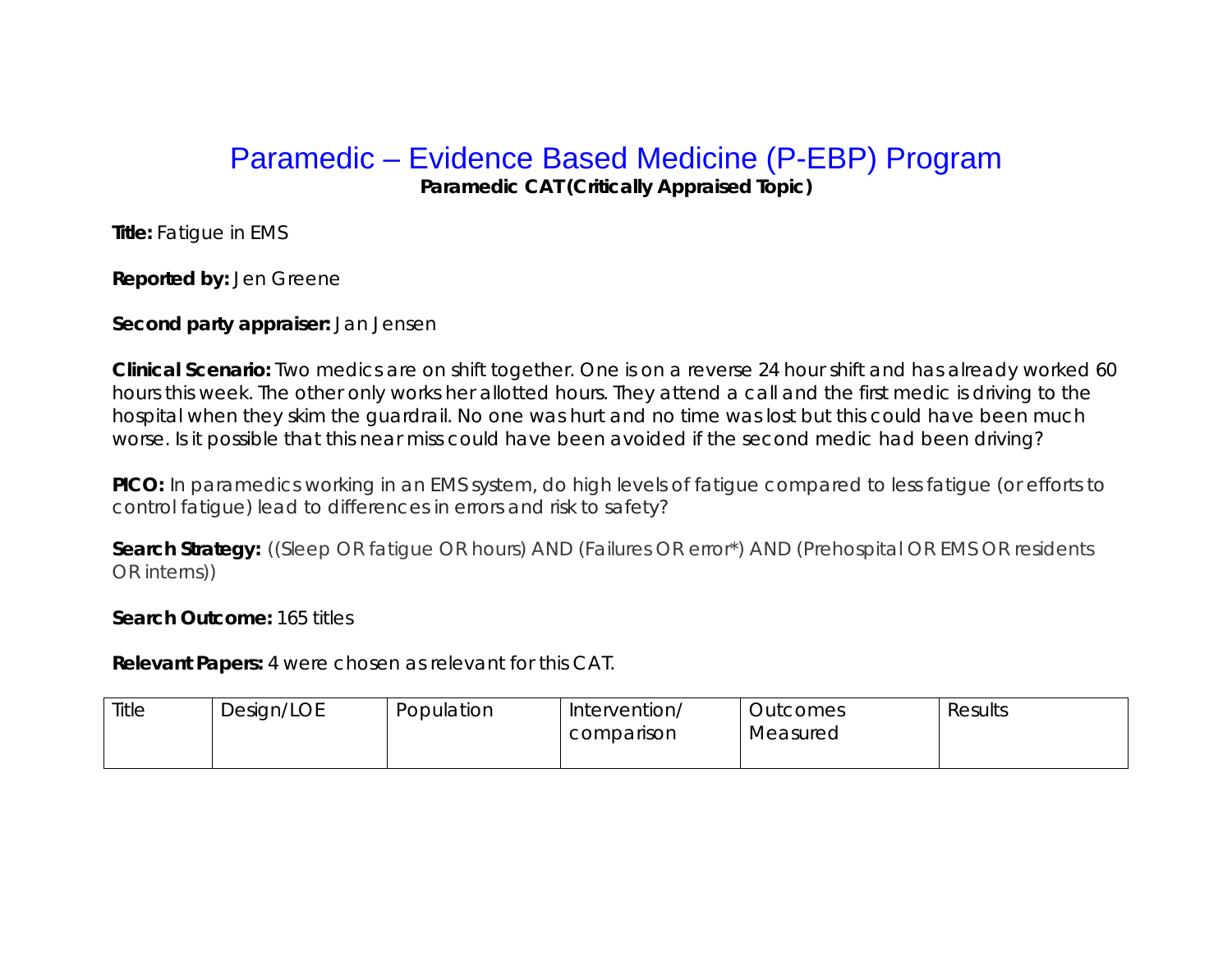| Patterson<br>2012 | Survey using two<br>standardized<br>tools on sleep<br>and fatigue<br>LOE:3 | Paramedics in<br>the U.S.                       | n/a                                                                                                                                                                                | Level of fatigue,<br>quality of sleep,<br>EMS worker injury,<br>errors and AEs,<br>safety-<br>compromising<br>behaviors            | 547 surveys<br>returned:<br>-55% found to be<br>fatigued<br>-Average score for<br>sleep quality was<br>'poor'<br>-1.9 greater odds<br>of injury in fatigue<br>vs. non-fatigued<br>(95% Ci 1.1-3.3)                                                                                                                                              |
|-------------------|----------------------------------------------------------------------------|-------------------------------------------------|------------------------------------------------------------------------------------------------------------------------------------------------------------------------------------|------------------------------------------------------------------------------------------------------------------------------------|-------------------------------------------------------------------------------------------------------------------------------------------------------------------------------------------------------------------------------------------------------------------------------------------------------------------------------------------------|
| Arnedt<br>2005    | Comparison<br>simulation study<br>LOE: 2                                   | 34 pediatric<br>residents on a<br>U.S. hospital | 4 groups<br>compared:<br>-Post 44 hour<br>week (light call)<br>-Post 90 hour<br>week (heavy call)<br>-Post light call +<br>alcohol (0.05%<br>BAL)<br>-Post heavy call +<br>placebo | -Self-rated<br>sleepiness<br>-Attention test<br>-Reaction time test<br>-Simulated driving<br>test<br>-Post-test self<br>assessment | Performance was<br>worse for the<br>following in the<br>heavy call group,<br>compared to the<br>light call:<br>-Attention errors<br>(40% higher,<br>$p < 0.001$ ).<br>-Driving lane &<br>speed variability<br>(both p<0.001).<br>Performance was<br>worse for the<br>heavy call group<br>compared to light<br>call + alcohol:<br>-Driving speed |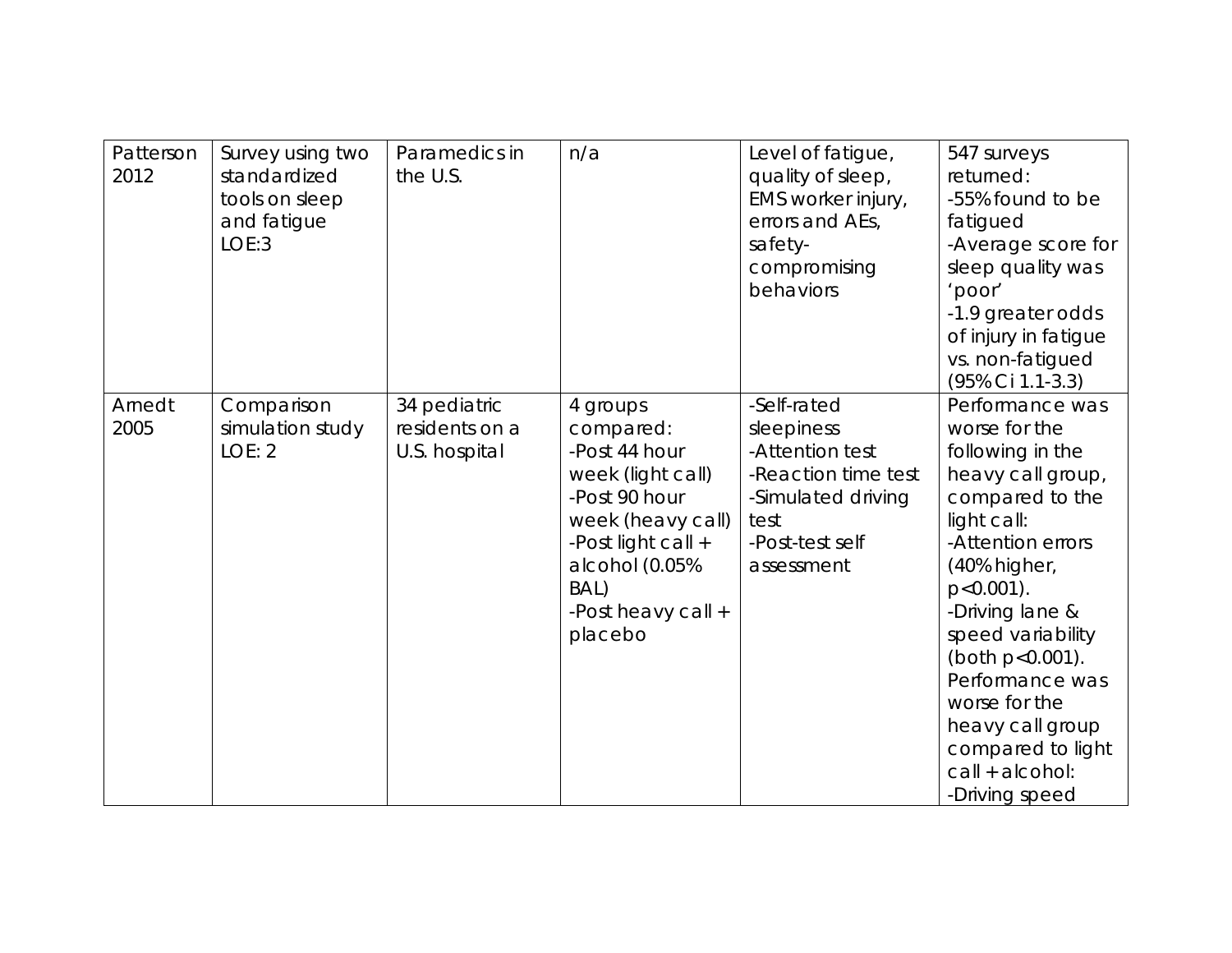|                 |                              |                                                            |                                                                                                                                                                                                                                                                      |                                        | variability (p<0.01).<br>-Attention test<br>$(p<0.02)$ .<br>Self assessed<br>performance for<br>reaction time after<br>heavy call was not<br>well correlated<br>with actual<br>performance.                                                                                                                      |
|-----------------|------------------------------|------------------------------------------------------------|----------------------------------------------------------------------------------------------------------------------------------------------------------------------------------------------------------------------------------------------------------------------|----------------------------------------|------------------------------------------------------------------------------------------------------------------------------------------------------------------------------------------------------------------------------------------------------------------------------------------------------------------|
| Lockely<br>2004 | Comparison<br>study<br>LOE:2 | 20 internal<br>medicine<br>residents in a U.S.<br>hospital | Residents worked<br>one of two<br>schedules:<br>traditional<br>schedule which<br>includes<br>overnight on-call<br>shifts and a<br>workweek of 77-<br>81 hours and the<br>interventional<br>schedule with no<br>>16 hour shifts,<br>and a workweek<br>of 60-63 hours. | -Hours of sleep<br>-Attention failures | Residents slept less<br>on the traditional<br>schedule than the<br>intervention<br>schedule (45.9<br>hours/wk vs 51.7<br>hrs/wk, $p < 0.001$ ).<br><b>Attentional failures</b><br>occurred twice as<br>often on nigh shifts<br>on the traditional<br>schedule<br>compared to eth<br>new schedule<br>$(p<0.02)$ . |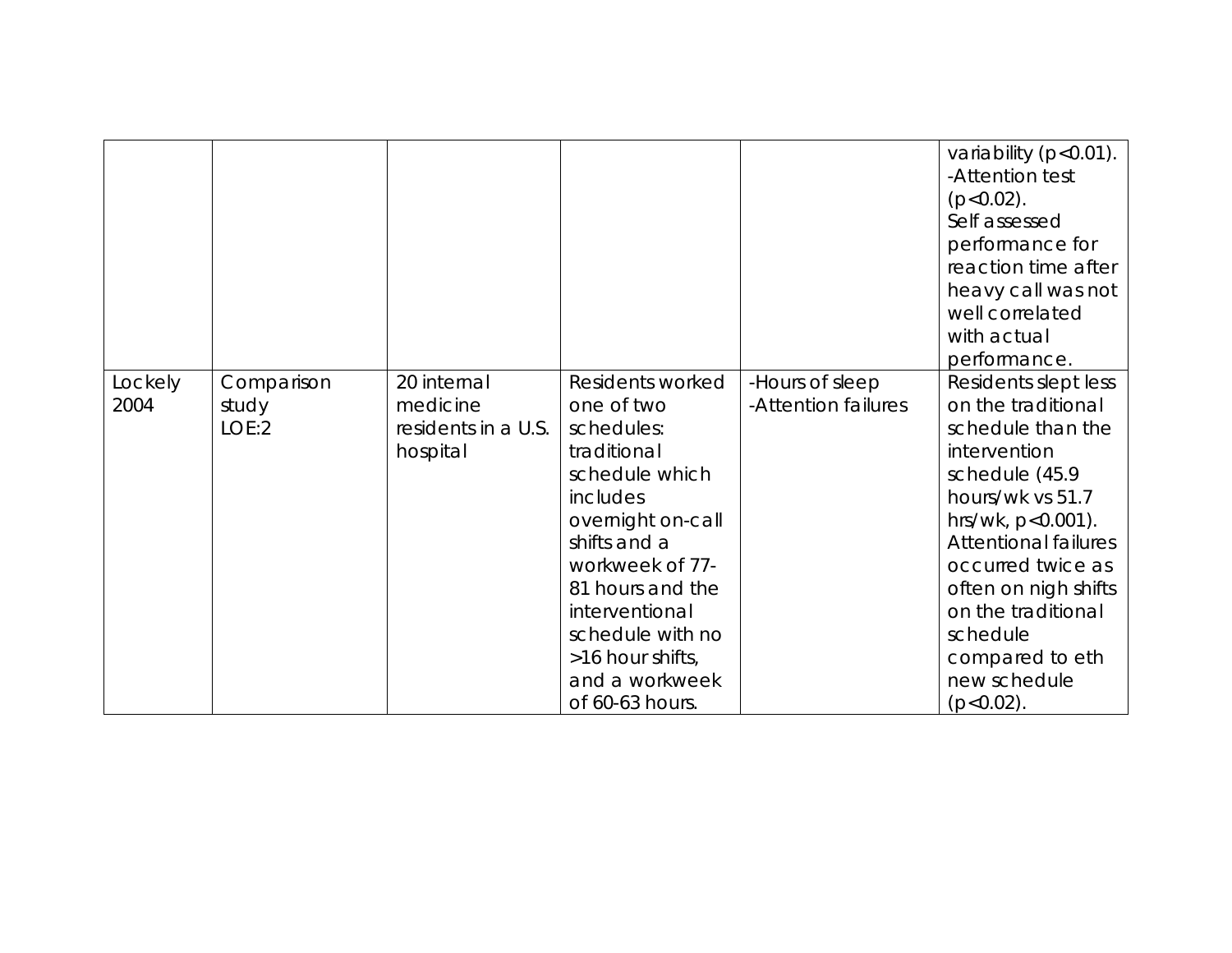| Landrigan | Randomized trial | Residents in       | Residents who       | Procedural,        | -The rate of serious      |
|-----------|------------------|--------------------|---------------------|--------------------|---------------------------|
| 2004      | LOE:1            | MICU and CCU       | were randomized     | diagnostic and     | medical                   |
|           |                  | in a U.S. hospital | to work:            | medication errors  | errors/1000 patient       |
|           |                  |                    | -Traditional        | detected by the    | days was higher in        |
|           |                  |                    | schedule: on-call   | physician          | the traditional           |
|           |                  |                    | every 3rd night (29 | observation, chart | schedule                  |
|           |                  |                    | hours) $=77-81$     | reviews and        | compared to the           |
|           |                  |                    | hour week, or       | computerized       | intervention (136         |
|           |                  |                    | -Intervention       | event detection    | vs. 100.1, p<0.001).      |
|           |                  |                    | schedule on call    | monitors.          | -Of these serious         |
|           |                  |                    | shifts divided in   |                    | errors, residents on      |
|           |                  |                    | two (0700-2200      |                    | the traditional           |
|           |                  |                    | and 2100-           |                    | schedule made             |
|           |                  |                    | $1300 = 60 - 63$    |                    | more medication-          |
|           |                  |                    | hours/week          |                    | related (99.7vs           |
|           |                  |                    |                     |                    | 82.5, $p<0.03$ ) and      |
|           |                  |                    |                     |                    | diagnostic errors         |
|           |                  |                    |                     |                    | $(18.6 \text{ vs. } 3.3,$ |
|           |                  |                    |                     |                    | $p<0.001$ ) than          |
|           |                  |                    |                     |                    | residents on the          |
|           |                  |                    |                     |                    | intervention              |
|           |                  |                    |                     |                    | schedule.                 |

**Comments:** Three of these studies may not be directly generalizable to the EMS setting. This must be considered when making conclusions.

**Clinical Bottom Line:** Health care workers are fatigued and are poor judges of their own level of alertness. The rate of injury, medical errors and driving impairment increase when the workers are more fatigued. Shortening call or shift length could mitigate some of these adverse events.